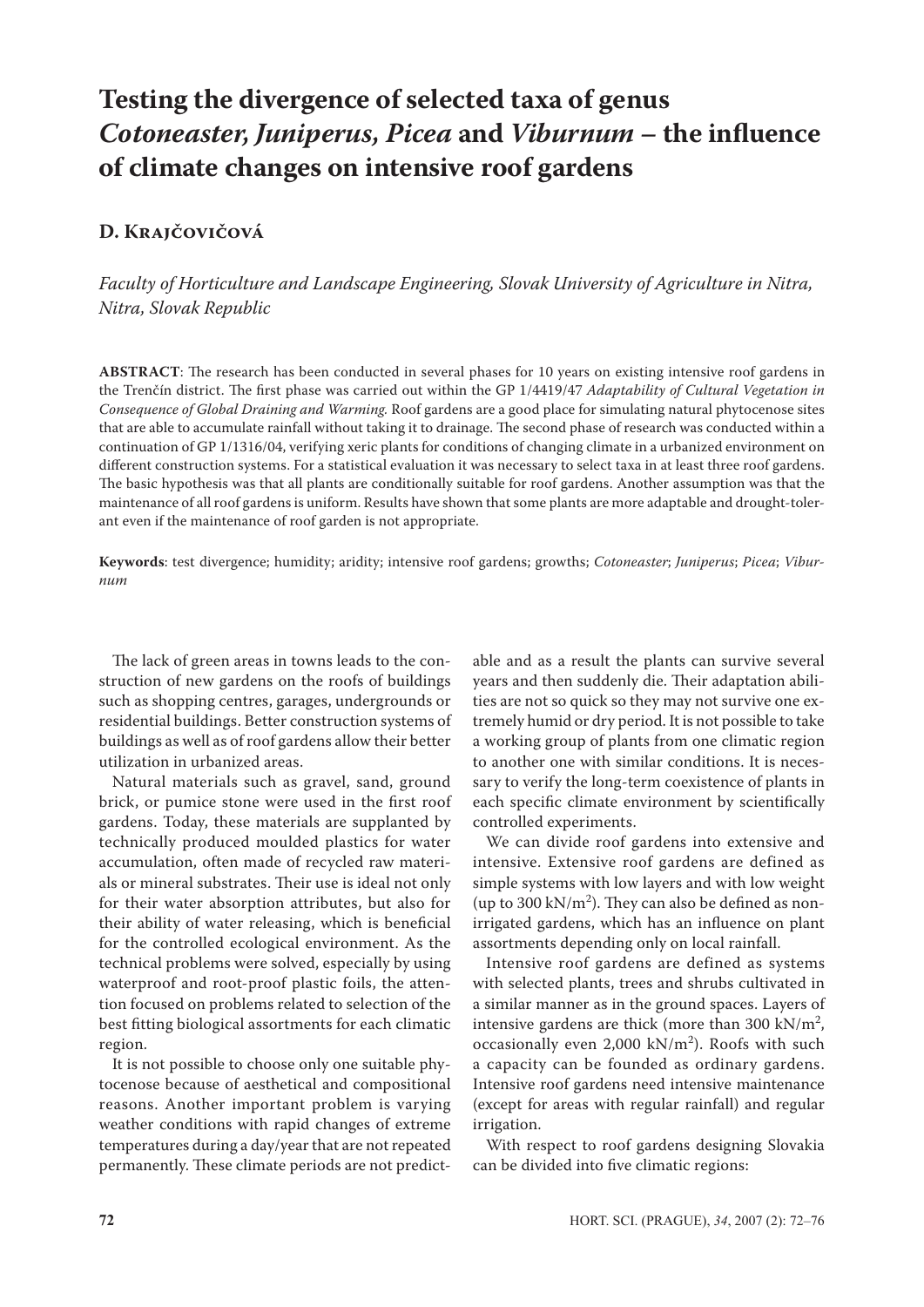- 1. Warm southern lowland areas with maize production, average temperature 9.5°C and average rainfall 450–550 mm.
- 2. Low hilly areas with cereal production, average temperature 8–9°C and average rainfall 550–650 mm.
- 3. Hilly areas with beet production, average temperature 7–8°C and average rainfall 650–750 mm.
- 4. Submontane areas with potato production, average temperature 6–7°C and average rainfall 750–850 mm.
- 5. Mountain areas without agricultural production, with average temperature lower than 6°C and average rainfall over 850 mm.

Drainage layers in the latter areas should be at least 0.2 m thick, consisting of coarse-grained materials (fraction 32–64 mm) for a sufficient effectiveness in case of intensive rainfalls. Plastic drainage layers should have rough leaks with rapid water outflow.

It is thus more effective to build roof gardens in lowland, low hilly or hilly areas; a thin drainage or hydro-accumulating layer able to cover the water demand of plants is sufficient there. The use of mineral substrates is ideal because of their water absorbing abilities and weed-control effect.

Plants for extensive roof gardens are selected from ecosystems of the surrounding area or areas with similar average temperature and rainfall. These roof gardens become balanced communities with minimal needs for maintenance. It can be a mossstonecrop community (in humid areas with the rainfall of 800 mm per year), grass community with an admixture of low perennials, community of south oreophyte (in warm areas with average annual temperature above 8°C). In areas with a higher amount of rainfall, cover plants and mesophyte perennials can also be used; however the substrate thickness has to be at least 250 mm. The area of the garden can fulfil microclimatic functions, such as increasing humidity, catching dust and emission, as well as aesthetic and urbanization functions.

Plants for intensive roof gardens are selected according to altitude steps dependent on moistness and frost-resistance. It is especially necessary to select plants with the following attributes: root resistance to substrate overheating, plants with patulous roots, tolerance to windiness and radiation. The plants that are aggressive or invasive are not suitable. Roof gardens plans are made according to usual architectonic principles respecting the author and trends.

### **MATERIALS AND METHODS**

Our research was aimed at roof gardens in Trenčín, Nemšová and Detva. The basic technology of all

established roof gardens was identical, with similar plants. For testing it was possible to choose the same taxa from all roofs. Irrigation was realized on all roofs, as well; it was under the control of irrigation apparatus and it ran automatically. The basic hypothesis of the research was that all growth conditions on all researched roofs were the same. For a statistic evaluation it was important to grow at least three same taxa on each roof.

We chose seven roof gardens situated on three buildings as the research objects. An extensive analysis of all roof gardens preceded our research. This analysis was supported by a verification scale. All landscape elements were tested according to this scale (group-planting, ground-cover plants). The basic hypothesis was that all plants planted on the roofs are suitable for this type of planting. Our research revealed some differences between selected woody plants. The reaction of woody plants to climate changes was more or less positive. Plants that do not change their aesthetic or compositional aspect are important for this type of decorative use. A rapid accumulation of biomass is unsuitable because plants degrade soil, and need to be replaced fast. The replacement of a plant in a roof garden has to be done together with soil. This increases the upkeep costs.

For a narrow research we selected taxa, which were planted at least on three roofs. The first phase consisted of: *Juniperus chinensis* L. Old Gold*, Juniperus virginiana* L. Skyrocket, *Picea glauca* (Moench). Voss. Conica, *Viburnum rhytidophyllum* Hemsl., *Cotoneaster dammeri* Schned. and *Cotoneaster salicifolius* Franch. Gnom, *Pinus mugo* TURRA. Some of these woody plants grew separately (*Juniperus virginiana* L. Skyrocket, *Picea*  glauca (MOENCH). VOSS. Conica), some grew like ground-covers (*Juniperus chinensis* L. Old Gold,  $Cotoneaster$  *dammeri* SCHNED. and *Cotoneaster*  $salicifolius \textsf{FRANCH.} \textsf{Gnom}, \textit{Pinus mugo TURRA}.$ For both these groups we chose specific research methods.

Annual shoots which grew as first behind the terminal shoot were measured on plants. We measured these shoots at the end of the vegetation period. Methods were different for separately-grown plants and for ground-cover plants. For separately-grown plants we selected two average plants in every roof garden. On every plant we measured five shoots from different parts of the plant (one from the top, but not the terminal shoot; one from the eastern part, one from the western part, one from the northern part and one from the southern part). Shoots taken from separately-grown plants were averaged; for the statistical evaluation we thus used only one, average value.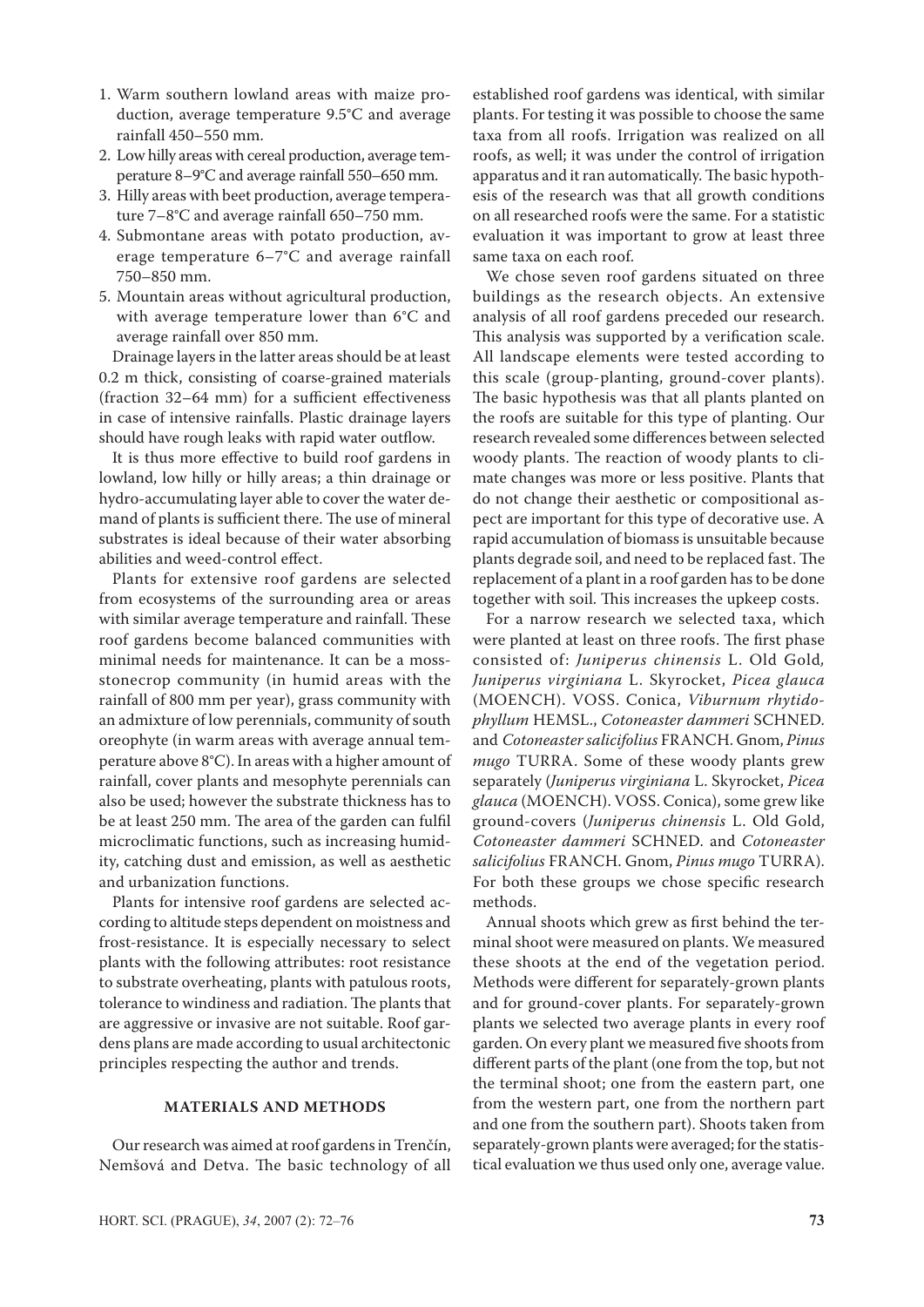For ground-covering plants the method of measuring was different. We laid down a square  $(1 \times 1 \text{ m})$ on the spread (a so-called Latin square). In this frame we selected a shoot. The selected shoot was the first one behind the terminal shoot. Measuring on spread was repeated until we had five entries. In case of deciduous plants *Viburnum rhytidophyllum, Cotoneaster dammeri* and *Cotoneaster salicifolius* not only the length of shoots was measured, but also the length and the width of the leaves (in the case of *Viburnum* we could do measuring *in situ*, in the case of other plants we had to cut the shoots and measure them in the laboratory). The length of the shoots was measured with precision to 1 mm, in case of *Cotoneaster* taxa with precision to 0.5 mm. The first phase of the research was conducted in 1999–2000, the second phase in 2004–2005. During the first phase it was possible to choose seven taxa of woody plants. During the second phase we did not find *Pinus mugo* in three roof gardens; therefore we continued the research only with six taxa.

Expected null hypothesis that all the roofs were irrigated equally was not statistically confirmed. Different lengths of shoots on the same plants and on different roofs showed to be the result. A diffusion analysis was used for basic resolution. It indicated significant differences between measured shoots. Differences between selected pairs of roofs were indicated by the Sheffe's test.

The analysis confirmed that some plants on roofs without adequate irrigation (this condition was due to a defect on irrigation system) had shorter shoots without change of appearance, while some other plants had shorter shoots, but their leaves turned yellow, leaves and shoots got dry, which resulted in a considerable change in their appearance; this change we observed distinctly on *Cotoneaster* taxon.

Two climatically different years could influenced the differences between plants. The first year (1999) was humid, whereas the year 2000 was arid. There was a marked difference in rainfall in summer months; winter months were balanced. The difference in the amount of rainfall in Piešťany, during the period IV–X, was 204 mm, in Vígľaš-Pstruša it was 268 mm.

As for climatic characteristics there were differences not only in the amount of rainfall but also in the average temperature during the vegetation period. In 1999 the average temperature during the vegetation period in Prievidza was lower by 0.1°C, in Vígľaš-Pstruša it was lower by 0.2°C.

Diffusion analysis of two-stage classification in case of interaction existence was used to exclude other interaction factors between the two tested years. Taxon *Picea glauca* Conica was used for testing, because it was suitable for this method. However, the interaction did not have the expected effect. Only different amounts of rainfall during the tested years were the result. The influence of humid and arid year was so strong that no other interaction was significant.

Deciduous plants reacted differently than conifers, and thus some additional methods were used for further research. Apart from shoots, also leaves, their amount, and the width and length of every leaf were measured on plants. The width and length was measured with the precision to 0.1 mm. The non-parametric test of average value hypothesis was used to compare the increase of leaf surface. *Cotoneaster dammeri, Cotoneaster salicifolius* and *Viburnum rhytidophyllum* were tested. These plants were tested in humid and arid years. In the case of *Cotoneaster dammeri* and *Cotoneaster salicifolius* significant differences were observed, whereas *Viburnum rhytidophyllum* seemed to be a stabile plant that is able to assimilate to changes. The difference was not significant even at a 95% expectation (level  $\alpha = 0.01$ ).

### **RESULTS AND DISCUSSION**

The taxa of woody plants that grew at least in three roof gardens were tested. The first phase consisted of: *Cotoneaster dammeri, Cotoneaster salicifolius*  Gnom, *Juniperus chinensis* Old Gold, *Juniperus virginiana* Skyrocket, *Picea glauca* Conica, *Viburnum rhytidophyllum* and *Pinus mugo.*

*Pinus mugo* was excluded from the second phase of the research, since it was no more found on three roofs. However it seemed to be a perspective woody plant for roof gardens as it is able to assimilate to changes without aesthetic deformation.

The measured shoots of each plant were statistically evaluated. The differences were found for each plant on different roofs. Some of these differences were significant, up to 99% of significance. The intention of selection of woody plants for intensive roof gardens was not the fast increase of biomass, but the appearance of a plant that can retain its form also in the case of potential climate extremes. The most stabile of all the studied plants seems to be *Juniperus chinensis* Old Gold. Its reaction to bioclimatic changes is a retardation of annual shoots. It has no habit changes, no changes of leaf color, or shoots deformations. This taxon can stand longer drought without deformation (damages). *Picea glauca* Conica has a similar reaction, but it requires higher humidity.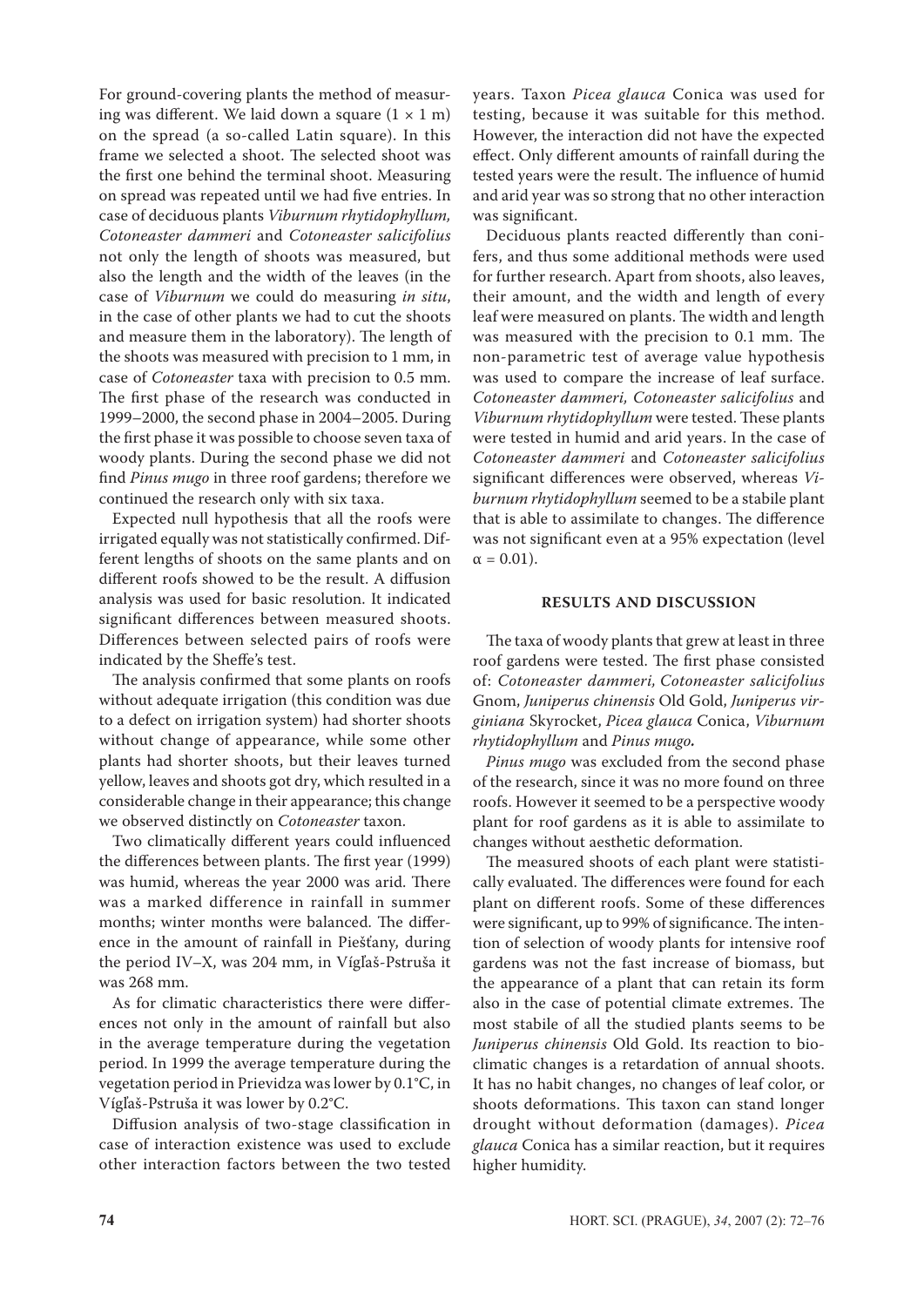Table 1. Statistical evaluation of the length of shoots – diffusion analysis

| No. | Taxon                          | 1999      | 2000     | Fischer's tabs  |                 |
|-----|--------------------------------|-----------|----------|-----------------|-----------------|
|     |                                |           |          | $\alpha = 0.05$ | $\alpha = 0.01$ |
|     | Cotoneaster dammeri            | $6.51***$ | 3.41     | 2.87            | 4.43            |
|     | Juniperus chinensis Old Gold   | $9.55***$ | $1.28**$ | 3.24            | 5.19            |
| 3   | Juniperus virginiana Skyrocket | $3.27*$   | $4.85*$  | 2.45            | 3.53            |
| 4   | Picea glauca Conica            | 11.88**   | 3.98     | 3.24            | 5.24            |
| b.  | Pinus mugo                     | $34.15**$ | 3.34     | 3.88            | 6.93            |
| 6   | Viburnum rhytidophyllum        | $15.63**$ | $0.93*$  | 3.24            | 5.29            |

\*Significant difference, \*\*very significant difference

Table 2. Statistical evaluation of the length of shoots – diffusion analysis

| No. | Taxon                          | 2004     | 2005      | Fischer's tabs  |                 |
|-----|--------------------------------|----------|-----------|-----------------|-----------------|
|     |                                |          |           | $\alpha = 0.05$ | $\alpha = 0.01$ |
|     | Cotoneaster dammeri            | $5.59**$ | $3.65*$   | 2.87            | 4.43            |
| 2   | Juniperus chinensis Old Gold   | 8.32     | 3.20      | 3.24            | 5.19            |
| 3   | Juniperus virginiana Skyrocket | $3.51*$  | $5.63*$   | 2.45            | 3.53            |
| 4   | Picea glauca Conica            | $7.25**$ | $12.80**$ | 3.24            | 5.24            |
| 5   | Viburnum rhytidophyllum        | 12.84*   | $10.82**$ | 3.24            | 5.29            |

\*Significant difference, \*\*very significant difference

Taxon *Viburnum rhytidophyllum* seems to be relatively stabile, but on several roofs it had a wrong location (in the sun). *Juniperus virginiana* Skyrocket is quite a fast-growing plant, and it degrades rapidly; in roof gardens this taxon needs a deeper substrate layer. The least suitable seemed to be the genus Cotoneaster. Tested taxa, *Cotoneaster dammeri* and *Cotoneaster salicifolius,* are fast growing woody plants and in case of adequate humidity they create huge amount of biomass. However they have rather a bad reaction under arid conditions; their leaves fall and terminal shoots get dry.

When selecting woody plants for intensive roof gardens it is possible to take as a basis the analysis of areas of origin. Taxa of *Juniperus* genus seem to be generally suitable as long as we ensure a substrate layer adequate to their size. Especially the *Juniperus* taxa from the ground-cover group are suitable; these plants come from extreme climatic and geographic conditions and so they are used to weather extremes.

Taxa *Juniperus horizontalis*, *Juniperus sabina* or *Juniperus communis* grow at higher altitudes, on rocky pan with higher humidity. *Juniperus chinensis* comes from the environment with low humidity and it is used to aridity.

*Picea glauca* Conica likes higher humidity. In arid summers this taxon shortens shoots, but does not changes its habit. This taxon seems to be one of the most suitable for intensive roof gardens. It grows slowly and it is long-lasting.

*Viburnum rhytidophyllum* has a wax film on the surface of the leaf and from the bottom side the leaf is fluffy. This protects *Viburnum* from high evaporation. In an adequate light shade *Viburnum rhytidophyllum* is a nice evergreen plant. We can plant it also separately.

Tested *Cotoneaster dammeri* and *Cotoneaster horizontalis* come from wet hard-leaf forests, with a relatively constant stream of moisture. Their reaction on soil-moisture fluctuation decreases their aesthetical value.

#### **R e f e r e n c e s**

- HILLOVÁ D., 2003. Choice of herbaceous perennials to full traffic urban environment. In: Science, Education and Society. [Proceedings.] Žilina, University in Žilina: 333–336.
- HILLOVÁ D., 2006. Overovanie suchovzdornosti trvaliek v meniacich sa podmienkach globálneho otepľovania na rôznych typoch konštrukčných systémov. In: Vedecká konferencia Biotechnology 2006. České Budějovice, Jihočeská univerzita: 940–943.
- KRAJČOVIČOVÁ D., 2000. Hodnotenie údržby vybraných strešných záhrad na Slovensku. In: Zborník z vedeckoodborného seminára s medzinárodnou účasťou. Nitra, SPU: 129–134.
- TOBIÁŠOVÁ E., KRAJČOVIČOVÁ D., ČERVENKA J., 2005. Quality and quantity of soil organic matter under different tree species in forest and town. In: Proceedings of  $6^{th}$  International Conference Humic Substances in Ecosystems.